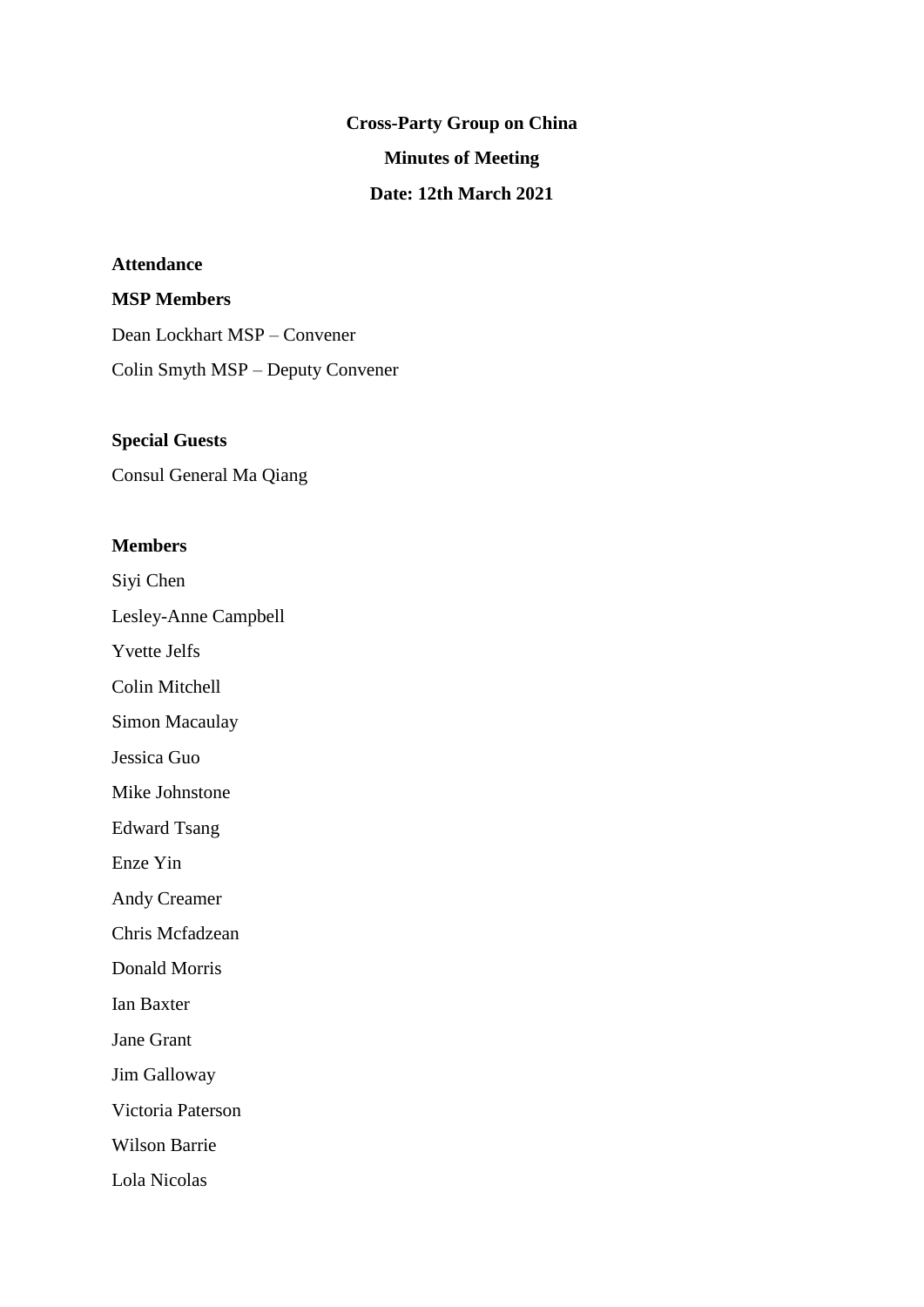#### **1 Welcome and Apologies**

Dean Lockhart MSP opened the meeting welcoming members and guests to the latest meeting of the Cross-Party Group on China. He continued by welcoming the special guests who were addressing the group this evening, including his Excellency Consul General Ma Qiang. Dean Lockhart MSP said this is the final meeting of the cross-party group for this parliamentary term. He thanked Consul General and his team for supporting the group and driving the agenda forward. He also thanked Secretary Siyi Chen for all her assistance in supporting the CPG.

## **2 Minutes of the Previous Meeting**

Minutes from the previous meeting were agreed to.

#### **3 Consul General Ma Qiang**

Consul General Ma Qiang provided a summary of recent important events in China including the following:

The fourth session of the 13th National People's Congress and the fourth session of the 13th National Committee of the Chinese People's Political Consultative Conference, together known as the "two sessions" have just ended. The annual two sessions are major political events in China. They provide the world with an important window to learn about China directly, not least China's domestic politics and foreign policies. This year marks the 100th anniversary of Communist Party of China and the start of China's 14th Five Year Plan, therefore, the just concluded two sessions are well exceptional and fruitful. I would like to share my take on that with you. Last year was an extraordinary year in the history of the humankind. Facing the combined adverse and severe impact of a sudden coronavirus epidemic and a deep global economic recession, the Chinese people responded with tremendous tenacity. Our achievements, which have won the approval of our people and global recognition, will be remembered in history.

In 2021, Chinese people are pushing forward in concerted effort to make a good start for the 14th Five Year Plan and celebrate the centenary of the CPC with outstanding achievements. China will adopt the concept of innovative, coordinated, green, open and shared development for a highquality economic performance. The main economy targets for China this year includes the GDP growth of over 6 percent and more than 11 million new urban jobs. The government will do the following to hit the targets:

---ensure the continuity, consistency and sustainability of macro policies,

---implement and improve tax reduction policies to serve the real economy,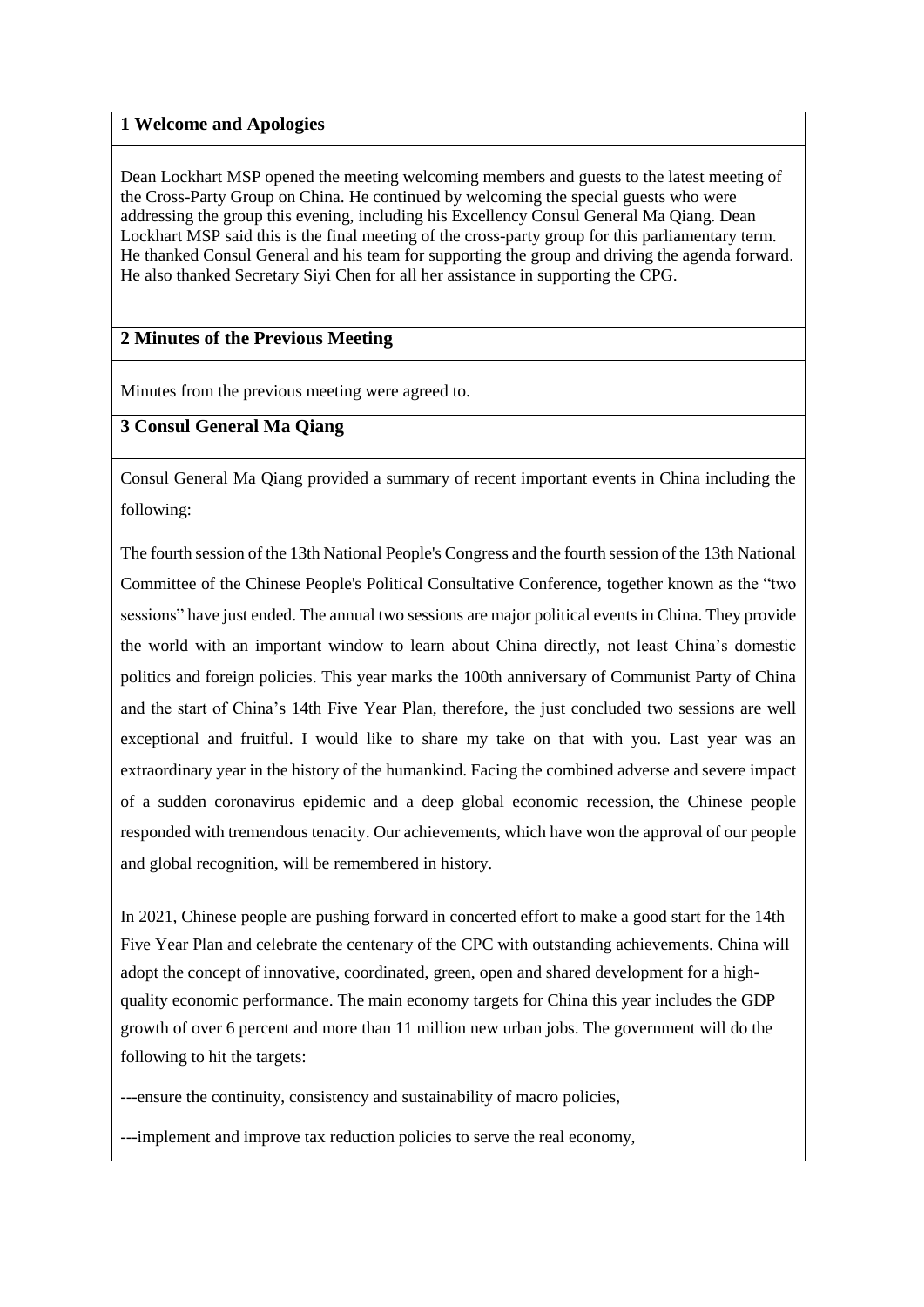---expand domestic demand as a strategic move and fully tap the potential of the domestic market,

---follow the rural revitalization strategy across the board and bolster development of agriculture and growth in rural incomes.

China will remain committed to reform and innovation as well as continue to optimize its openingup structure, major tasks to this end including:

---to deepen reforms to streamline administration and delegate power, improve regulation and upgrade services,

---to pilot a comprehensive reform on the market-based allocation of production factors in a bid to further energizing market entities,

---to raise our capacity for scientific and technological innovation and ensure the stable operation of industrial and supply chains and improve them along with fostering new growth drivers,

---to pursue high-standard opening up and promote stable and improved performance in foreign trade and investment,

---to promote high-quality Belt and Road cooperation and deepen multilateral, bilateral and regional economic cooperation.

Ladies and Gentlemen. China's development at the new stage brings ample opportunities to China-Scotland engagement. Enhancing the mutually-beneficial cooperation between the two sides is in the fundamental and long-term interests of both our peoples. I believe our cooperation in the new year faces three opportunities. First, the opportunities of China's open market. China is actively working on the new development paradigm with domestic circulation as the mainstay and domestic and international circulations reinforcing each other, opening up more sectors of the economy in a more thorough fashion. China's huge and accessible market with enormous domestic need will bring Scottish businesses opportunities for cooperation and development. Second, the opportunities of China's innovation development. Innovation is hailed as a central concept in the 14th Five Year Plan. China was the biggest source of applications for international patents in the world in 2020, according to the World Intellectual Property Organization, making a 16.1 percent hike over 2019. The Chinese economy, driven by innovation, would give further impetus to global economic recovery and growth. Businesses in China and Scotland could seize these opportunities, leverage our respective strengths, and enhance cooperation on innovation in new business models and new driving forces, so as to foster more growth points. Third, the opportunities of China's green development. We are on course to peak carbon dioxide emissions before 2030 and achieve carbon neutrality before 2060. It is estimated that the output value of the China's green sector will rise to 12 trillion yuan by 2025, equivalent to 8% of GDP. Ten years on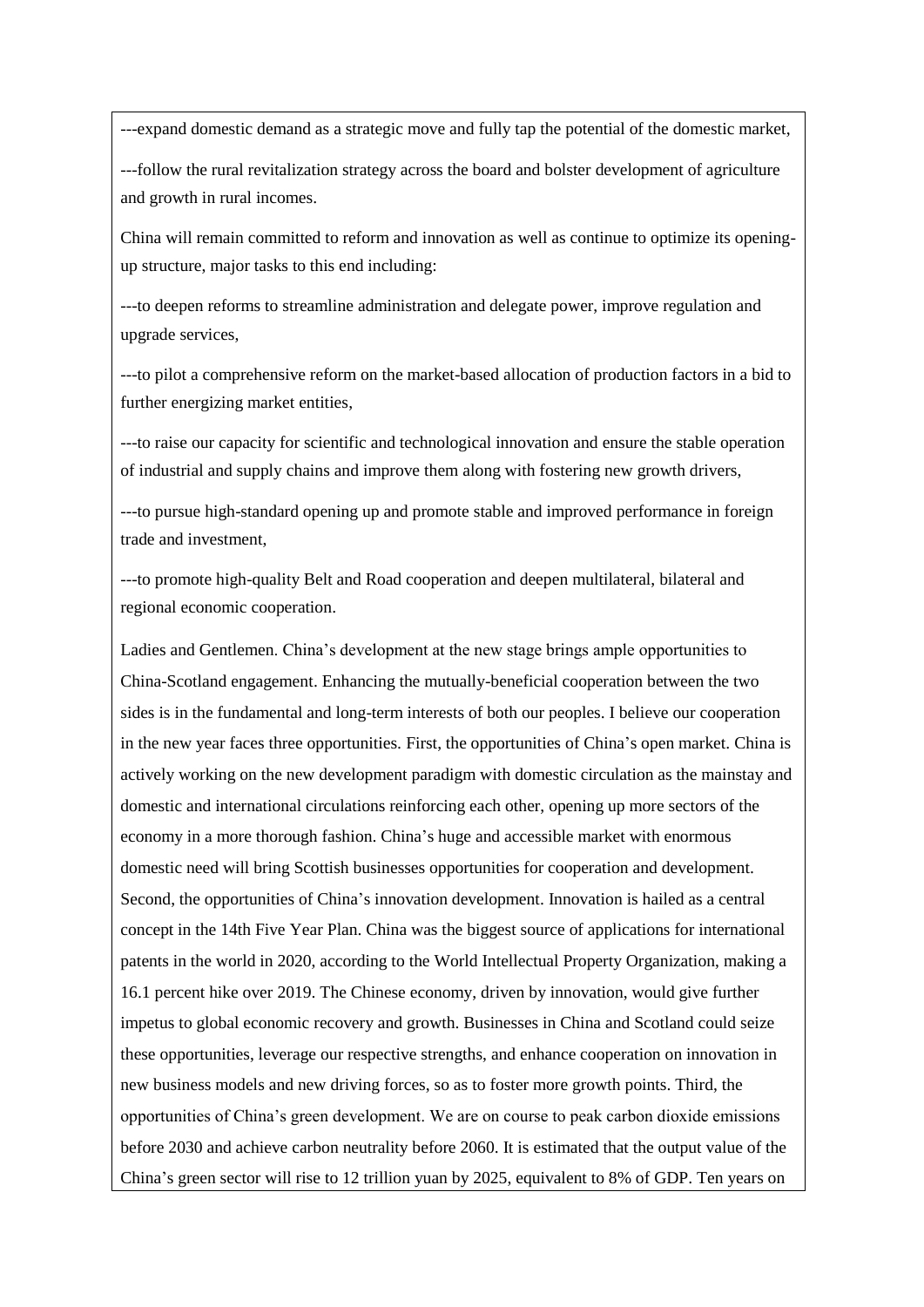from that, its share will lift to 10%. A greener China is helping foster new drivers for both world economy and the global sustainable development. The year 2021 is an important year for joint global response to climate change. China and Scotland will host COP15 and COP26 respectively. I expect members of the CPG China to continue playing a positive role to make our planet a better home for all. I also look forward to your thoughts and ideas on hosting successful COP15 and COP26.

Ladies and Gentlemen. I understand that this is the final CPG China meeting of this Parliament. This group undoubtedly keeps going from strength to strength with remarkable contributions to overall China-Scotland relationship. I've been a witness to this fantastic development since I joined you one and a half years ago. This would not have been possible without the support and input from Mr. Lockhart, Ms. Siyi Chen and all other members. May I take this opportunity to say a huge thank you and that I hope you can keep up the good work and I stand ready to forge ahead with everyone to boost our ties across sectors in future. Thank you.

## **4 Dean Lockhart MSP**

Consul General, thank you very much for the update.

Let's hope that 2021 is a more prosperous and stable year than 2020 with all the challenges that last year brought. You highlighted a number of areas where we can use the already strong connections between China and Scotland but take them to the next level across trade and business innovation. I think there's a lot we can work on in that area.

You mentioned climate change. We have COP26 being hosted in Scotland later this year - a very important meeting, global meeting taking place in Glasgow in November and I know that there are a very large number of Chinese delegates and companies who will be attending that conference and joint cooperation in that area is going to be very significant going forward and also in education and cultural ties.

There's so much we can work together on as well. And I am delighted we have on the agenda item today. The question of mandarin language in Scotland which is continuing to be a priority of this group. So many positive things to work together on.

## **5 Business: Trade and Business Opportunities**

Mike Johnstone – AACCEE

Good afternoon everyone. I am going to talk about this a conference taking place in the 29<sup>th</sup> April. The event will bring together organisations which are both commercial and educational. We are also bringing together some new development areas as well. We are bringing together people who have also knowledge of what we do here, but also knowledge of what and how it's done in China. In addition to that, we are going to bring in some smaller companies which are very much part of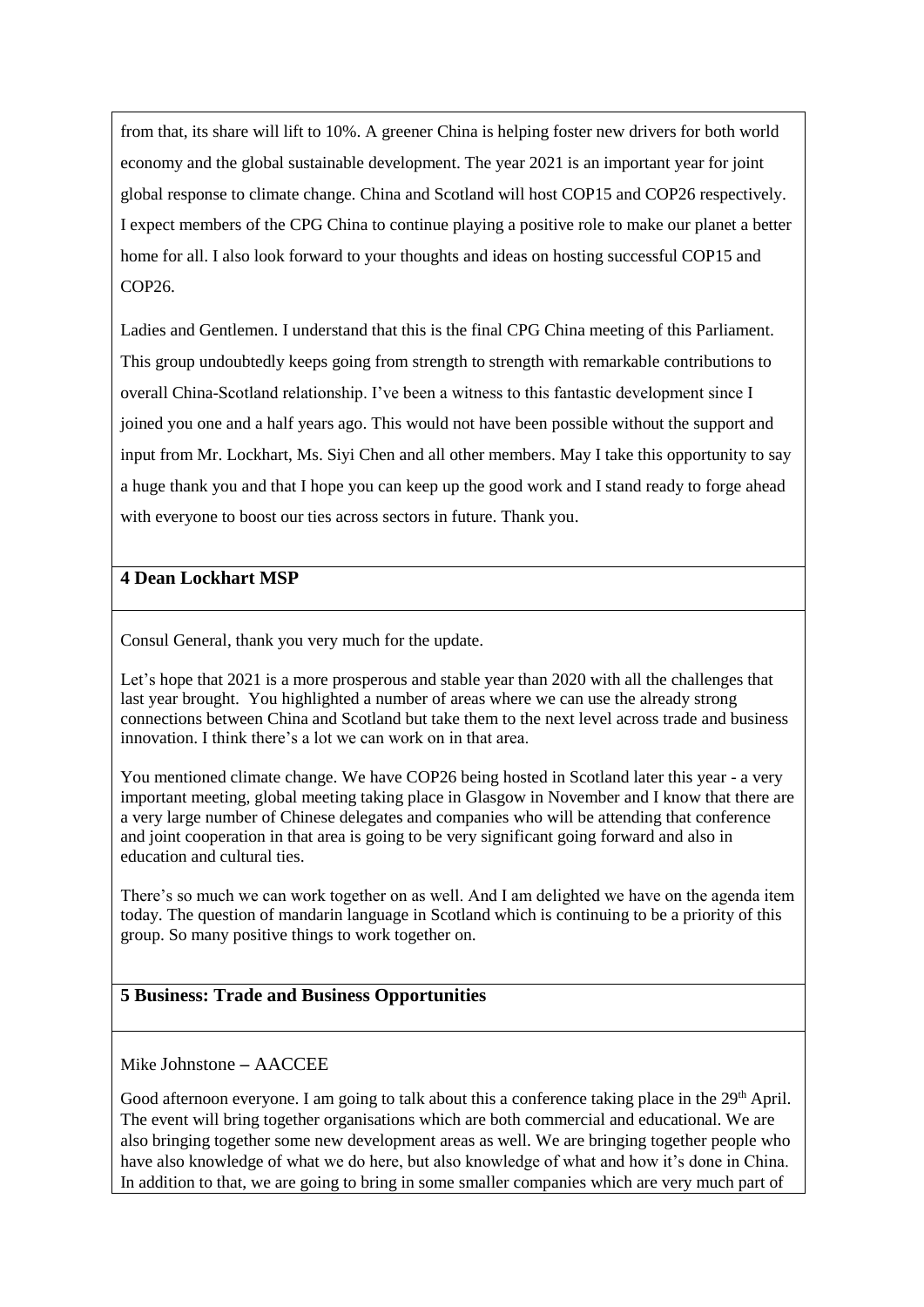the network of Scottish industry. Now market leaders and market producers in the Chinese community of the particular products both fell together. We are going to have between about 10 to 12 different presentations, which will all be done or stay over soon. According to all in the chambers of commerce, other organisations that can actually advertise and we should remember to invite them to take part in this. We ought to make this very much not just a showcase of Scotland but showcase of the relationships and what has been done already with China and building on those bridges with the cost of general talked about. So that's coming up on the  $29<sup>th</sup>$  of April.

## **6 Cross-Border E-Commerce and Live Stream Economy**

## Yvette Jelfs

Yvette Jelfs provided an excellent presentation on how Scottish firms can access the E-commerce market in China and provided valuable tips on how to sell online in China.

# **7 Education: Mandarin Language**

Colin Mitchell – SCEN

Since last CPG meeting, SCEN has been working with the general teaching council of Scotland and organised a webinar taking forward mandarin in Scottish schools - which was really well attended by all stakeholders. Colin updated the CPG on a series of new initiatives being taken to promote Mandarin in Scotland.

Andy Creamer – Grove Academy

Andy Creamer provided an update on the various events taking place at Grove Academy and through his work to promote Mandarin in Scotland.

Professor Ian Baxter – Heriot-Watt University

Professor Ian Baxter leads the Confucius Institute at Heriot-Watt University which has a business focus and it's one of five Confucius Institute across Scotland. Professor Ian Baxter provided an update on a number of opportunities in relation to the broader promotion and supporting of mandarin.

#### **8 Concluding remarks**

Consul General Ma Qiang

Thank you very much for the very interesting presentations made today - helping to build bridges between Scotland and China across areas of culture, educational, business cooperation. We are ready to do our best to promote. And also I am very interested in Mrs Yvette Jelfs's presentation about the China E-commerce and I hope that both the Chinese and the Scottish businesses would see opportunities to cooperate on this, because I think there's a great space for innovation in terms of the E-commerce. So I hope that Chinese and British businesses include